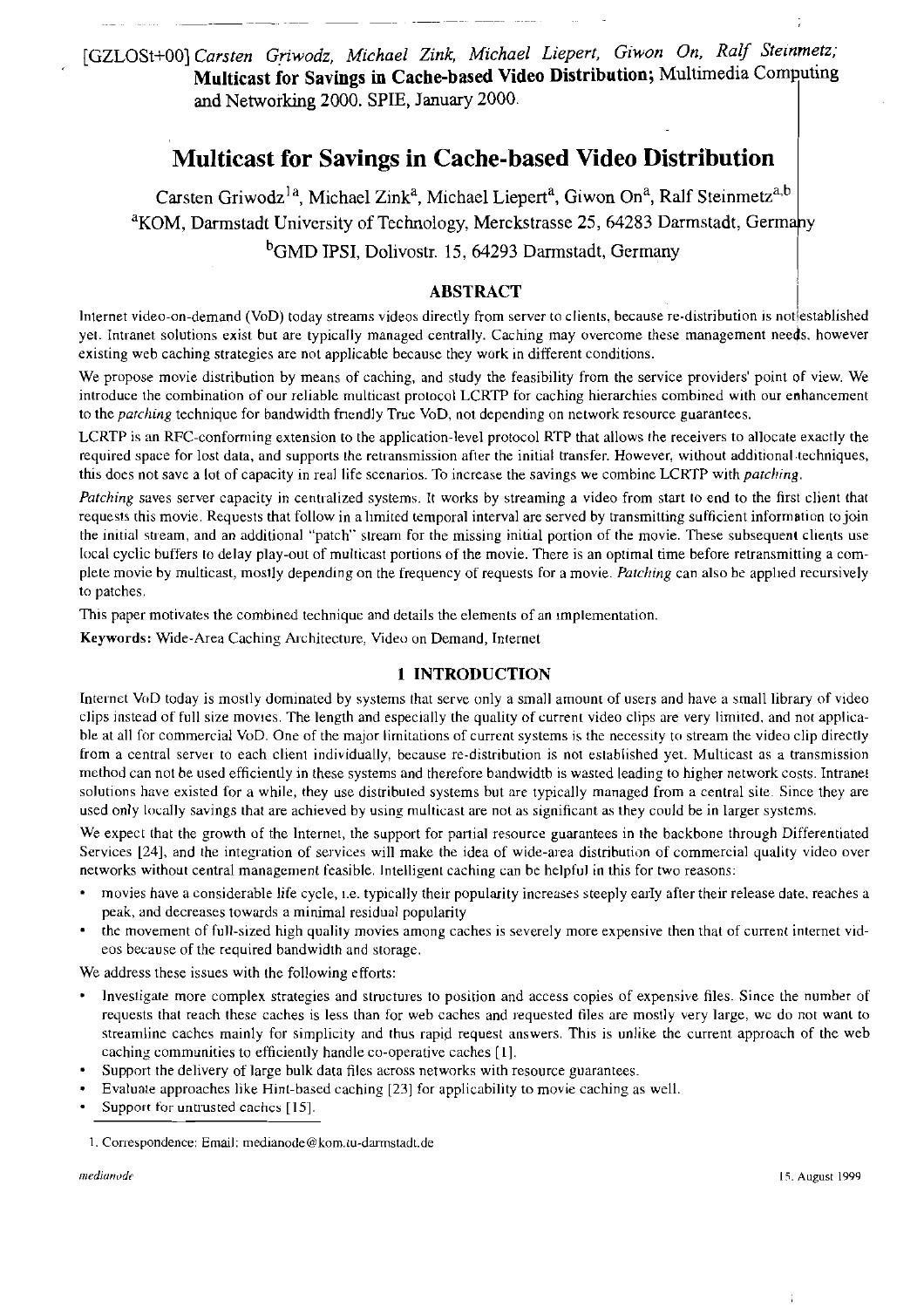We want to specifically handle movie distribution by means of caching, and in this paper we present a feasibility study from the service providers' point of view. Our multicast distribution scheme assumes that packet loss is somewhat limited to achieve an acceprable to viewers of rare content. With Differcntiated Services available to achieve virtual leased lincs in thc backbone. TCP will not remain the only appropriate protocol able to deliver strcamed data with sufficiently low loss over long distances. we present LCRTP, which is an example approach. Some people argue that bandwidth will soon becomc abundant at least in thc backbone and thai high-quality unicast transmissions will hccome commercially feasible. We do not believe that this pipc dream will come true outside of rescarch networks in the foreseeable future.

We found in the past that the *patching* approach by Hua et.al. [18] has provided an interesting means for saving server capacity in centralizcd systems.

We combine the ideas of movie caching and *patching* and demonstrate that the technical means have been developed already; non-withstanding the fact that the curreni elements to such a solution are very expensive or not in a product state yei. This leads to less network load and a better performing video server since the load can be dynamically optimized.

In the remainder of this paper we shortly introduce the referenccd techniques of caching, patching, reliably multicasting and streaming from incomplete files. Then, excmplarily we calculate the different network costs for the unicast transmission and the enhanced transmissions with caching and *patching* to compare the network costs for the different techniques in order to show that caching and *patching* improve the performance of a distributed VoD architecture. Finally, we present our combination of patching with caching. We present our specific approaches for caching hierarchies of patching.

#### **1.1 Caching**

Caching can be used 10 reduce network costs as a) a stand alone version or b) in combination with multicasting. Nctwork cosls are reduced in a way that popular movies are stored in cache servers close to the requesting clients which leads to a shorter distance between source and client and also less network usage. These facts are well known from the use of caching in the web hut nevertheless it must be mcntioncd that web and movie caching have some significant diffcrences. Current internet caching strategies can remain rather simple, since the assumption of a large cache and small data items is valid for the vast part of web traffic. Furthermore, the distributed content is typically free or not commercially relevant. This permits to mostly ignore security and copyright issues as well. In contrast to weh caching the content on video caches will in most cases not be free and the size of the data in comparison to the storage space is much bigger.

#### **1.2 Patching**

For the exploitation of multicast in TVoD systems, several approaches have been presented in the past. [3] introduces *batching*, which works by collecting requests that arrive within a certain cycle. At the end of the cycle they are serviced from the same file and buffer. [4] modifies this approach towards dynamic batching, which services requests as soon as a stream becomes available. [16] proposes *piggybacking*, which works by starting one stream for each request and subsequently joining streams of the same title that have been started in short sequence. The means is a speed increase of the later stream and/or a speed decrease of the earlier stream until they join. [6] and [7] introduce content insertion to force larger numbers of streams into a tiine window which is small enough to allow the use of the piggybacking technique. As content to be inserted, advertisements or extensions to introducing scenes are proposed as fill content.

A relatively new approach is *patching*, invented by Hua et.al. or extensions to introducing scenes are proposed as fill content.<br>A relatively new approach is *patching*, invented by Hua et.al.<br>The basic approach, presented in [18], is the creation of a mul-<br>ticast group for the deliv ticast group for the delivery of a video stream to a requesting patch stream<br>client. If another client requests the same video shortly after The basic approach, presented in [18], is the creation of a multicast group for the delivery of a video stream to a requesting patch street client. If another client requests the same video shortly after the start of this transmission, this client starts storing the multicast transmission in a local cache immediately. The server sends a unicast stream to this client containing the missing initial portion of the video, until the cached Then, the client uses its cache as a cyclic buffer.

the firsi clieni that requests this movie. while subsequent requests in a temporal interval after each multicast movie are not served by transmitting the same movie again. Instead, the client is provided with sufficient information to join the initial stream, and an additional patch stream for the missing initial Figure I: Buffer usage in patching stream, and an additional patch stream for the missing initial



medianode

15. August 1999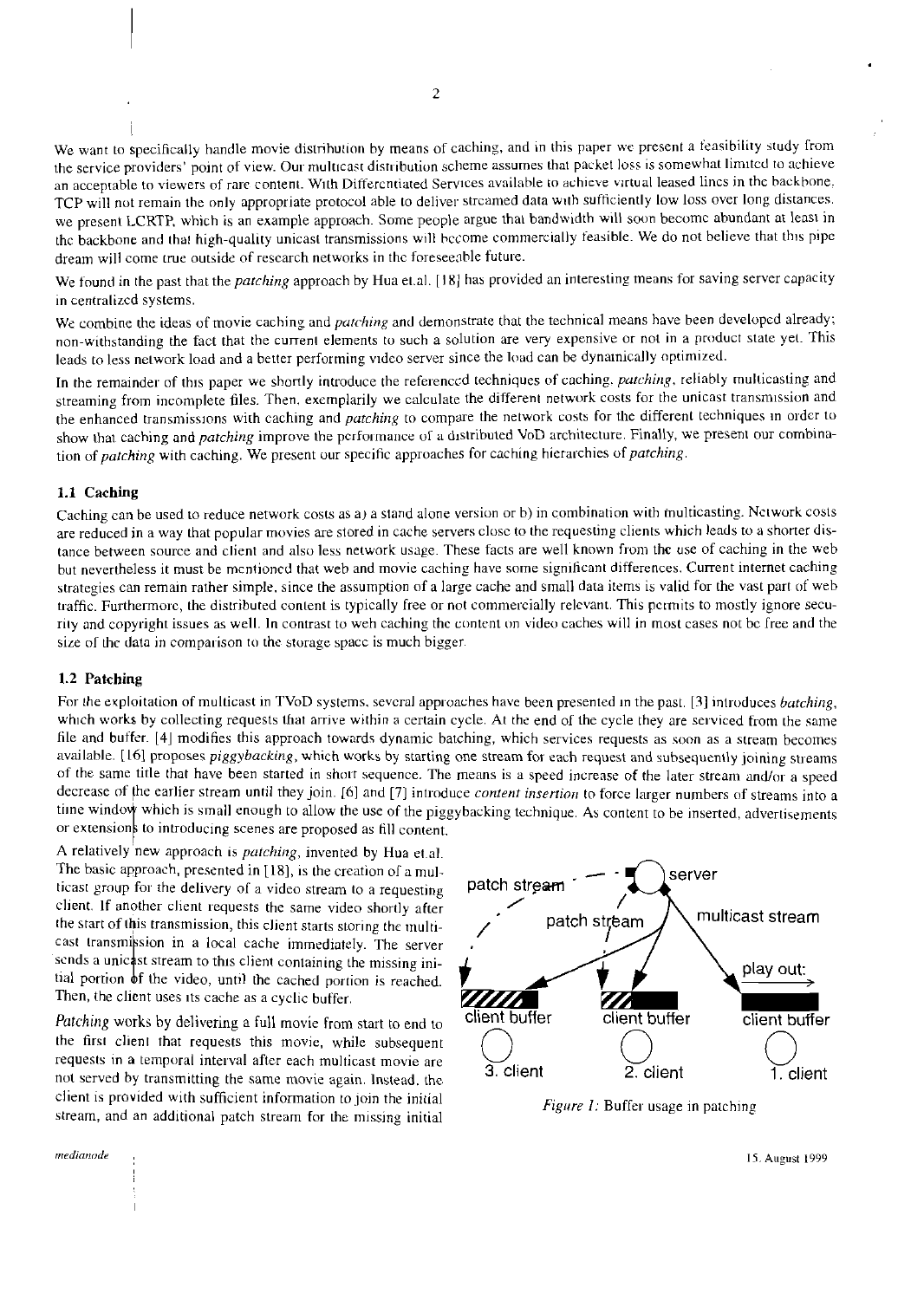portion of the movie. These subsequent clients provided with patch streams use local cyclic buffers to delay play-out of received main multicast portion of the movie.

In [13] we present  $\lambda$ -*patching*, an optimization of the *patching* technique by calculating optimal retransmission times for multicast streams based on the measured interarrival time  $1/\lambda$ , which allows the server to tune the restart times for complete movics on a per-stream basis and thus, to tune the average number of required simultaneous server streams. Based on this number the overall streaming costs for the server can be determined.

Additionally, the *patching* technique can be applied recursively by sending a second patch to the initial patch in addition to the remaining portion of the full movie transmission and so on. The limit to this is given by:

- the number of streams that can be received by a'client in parallel,  $\bullet$
- the granularity at which a switching from one patch to another makes sense at the client, and
- the smallest sensible interval size for a specific movie, below which a batching [3] or piggybacking [16] approach can be used without recognizable service degradation for the user.

## **1.3 Reliable Multicast**

The design of a reliable multicast protocol is determined by the requirements of a specific application or area of applications that the protocol is built for. Different applications impose different requirements on the underlying reliable multicast protocol. Our most basic requirements are aim at compatibility with the existing infrastructure in the Internet:

- compatibility with standard RTP clients
- based on regular IP-multicast infrastructure without specialized routers
- minimal additional bandwidth consumption to reduce the penalty of slow links

The IETF's reliable multicast working group's draft "draft-ietf-rmt-design-space-00, The Reliable Multicast Design Space for Bulk Data Transfer", which is valid June 1999 through December 1999, provides a checklist of requirements that provide structure to the design considerations of reliablc multicast protocols. The following questions are taken from that draft as a checklist, the answers are those that apply to our scenario.

Does the application need to know that everyone received the data'?

No. Each receiver individually needs to know that it has received all of the data and does not care about its peers. If the receiver stops complaining about missing data, the sender assumes that it has received all data, but it can not be sure; it may also be the case that the receiver has for some reason decided to delete the data that has been received earlier, and does not need the missing data any more.

- Does the application need to constrain differences between receivers?
- Yes. Commercial movie distribution needs e.g. receiver specific watermarking.
- Does the application need to scale to large numbers of receivers? The multicast should scale well to moderate numbers of receivers. However, with the application of the reliable element to fill cache servers, the load should primarily be reduced to simple multicast, with the reliability issue limited to the communication among cache servers, or between cache servers and central server.
- Does the application need to be totally reliable? No. We do not guarantee perfect delivery of the video stream to the end-user anyway. The reliable transfer between a sender and a cache server is intended to reduce the number of errors that are perceived by the end-user to an acceptable number. The use of multiple stages of caching between the original source of the movie and the end-user, however, could lead to a multitude of errors, due to the ignorance of packet loss of the standard distribution protocol, when the cache servers do not receive a copy of the movie that is close to perfectly intact.
- Does the application need to provide low-delay delivery? Yes, but only low-delay delivery of the basic stream. The error recovery does not need to be performed with a low delay.
- Does the application need to provide time-bounded delivery? Yes, but only low-delay delivery of the basic stream. The error recovery can take an arbitrary amount of time, although it would be advantageous to repair the missing sections quickly and increase the quality of the movie that is delivered from the receiving cache.
- Does the application need many interacting senders'?
	- No. In the basic case we assume an architecture with the cache servers acting as proxies for the end-users and lower level caches, and the distribution of movies from the central scrver to all listeners of its multicast stream. In the extended case, which includes the *patching* technique, some (a few) senders may interoperate to provide service to a lower level cache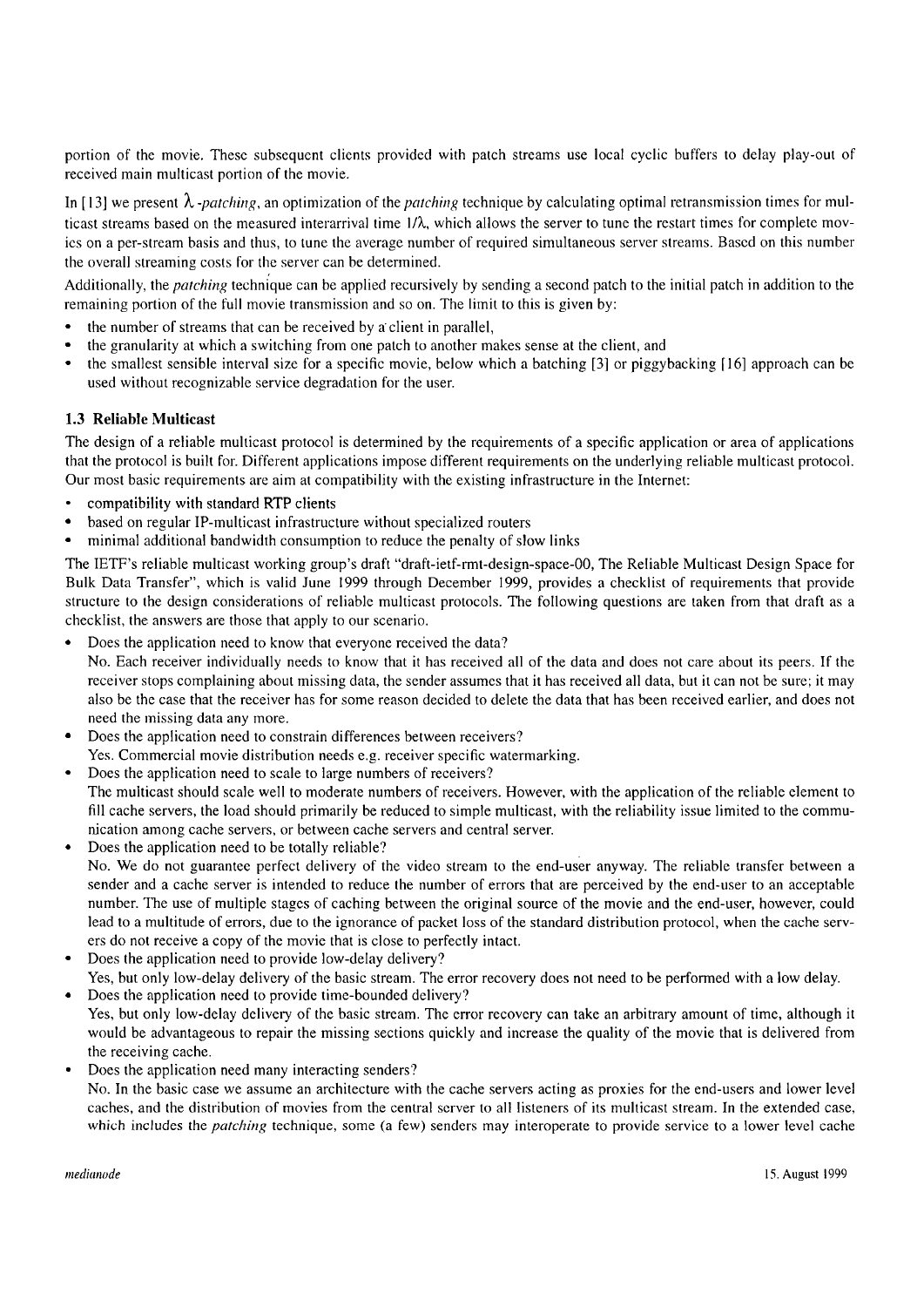server. This lower level cache server requests a stream from its upstream cache, but since that upstream cache has not reccived the complete basic transmission of the movie itself (i.e. it operates in write-through mode), it offers to the lower level cache only a patch stream, with the baseline stream to be reccived from the central server. The result is a non timecritical interaction of few sendcrs.

- 1s the application data flow intermittent?
- This is not our intention, unless a continuous data flow of UDP packets would be considered intermittent.
- Does the application need to work in the public Internet?
- Yes.
- Does the application need to work without a return path (e.g. satellite)?
- No. We assume an Internet-style network for communication among cache servers and between cache servers and central server.
- Does the application need to provide secure delivery?
- Yes. Commercial movie distribution has to have guaranteed control over the content distribution.

With this checklist, we look at existing reliable multicast protocols. Examples are SRM (Scalable Reliable Multicast) [5], TRM (Transport Protocol for Reliable Multicast) [9], RMTP (Reliable Multicast Transport Protocol) [9] and LRMP (Lightweight Reliable Multicast Protocol as an Extension to RTP) [11]. TRM and LRMP make similar assumptions about loss detection and repair requests as SRM, so SRM can be discussed as an example for all threc protocols. RMTP provides sequenced lossless delivery of bulk data (e.g. Multicast FTP), without regard to any real-time delivery restrictions. It uses a windowed flow control and ACKs for the received packets. This technique allows a reliable transmission, but if packets are lost, the data flow is interrupted because the lost packets are resent immediately by the sender which leads to a non-continuous data stream. So this protocol is not applicable for VoD applications.

SRM [2] is a reliable multicast framework for light-weight sessions and application level framing. It's main objective is to create a reliable multicast framework for various applications with similar needs of the underlying protocol. SRM does not distinguish senders from receivers. Whenever data is created, it is multicast to the group. Each member of the group is then responsible for loss detection and repair requests. The repair requests are multicast after waiting a random amount of time, in order to suppress requests from other membcrs sharing that loss. Every membcr capable of scnding a repair packct also sets a timer and if no repair packet is sent from another member it sends the repair packet. SRM's drawback for our scenario is that it needs a specific distribution infrastructure which is not widely available in the Internet at the moment.

A third class of reliable multicast protocols are thc ones which includc FEC (Forward error corrcction) as a tcchnique to achieve reliability [20]. Reliable multicast achieved through FEC is also applicable for VoD systems, since usually no retransmissions arc necessary during the multicast transmission of the video stream. The major drawback of this approach is, that error correction information appropriate for the client with the worst connection must be included in each multicast packet. This will lead to a higher use of bandwidth thus leading to a reduced connection quality for the clients. In addition a completely new protocol must be built in the case of layered FEC since this rnodcl is not compatiblc with already existing protocols.

Our approach is to modify the most commonly used application-level protocol for streamed AV delivery, RTP, to address our specific case of reliable multicast. This variation, called LCRTP (LC for loss collection) is applicable for real-time audio and vidco data, does not require changes to thc infrastructure exccpt for cache servers and is compatible to standard Internet protocols. It uses central error recovery to allow a weighted retransmission (sections of the video that are listed in LC lists from multiple receivers are handled before sections that are reported missing from one receiver only).

LCRTP is used to identify the position of a transmitted packet in a complete movie, recognize packet losses and retransmit lost packets, thus allowing the cache server to store a perfectly correct copy of the movic on its local disks.

LCRTP sends a small amount of data in addition to the RTP header to determine exactly the amount of lost data and its position in the original file. This is achieved by the use of a byte count that represents the actual position in a file. On the receiver's side in the case of a packet loss the byte count contained in each arriving packet is used to reserve space for the missing data that will be filled afterwards by retransmission.

LCRTP makes use of the standard mechanisms for RTP [22] extensions. The X flag (extension flag) is used in order to show that an extension header is following the standard RTP header. A standard RTP implementation ignores the X flag and the extension header and treats the packet as a standard RTP packet.

The following example shows in more detail how reliable multicast including the above described requirements is achieved with LCRTP. In Figure 2 the original video data is located on server S. Servers CS1 and CS2 are also video servers that operate as proxy and cache servers. Clients CL1 and CL4 are requesting the same video from server S through their proxies CS1 and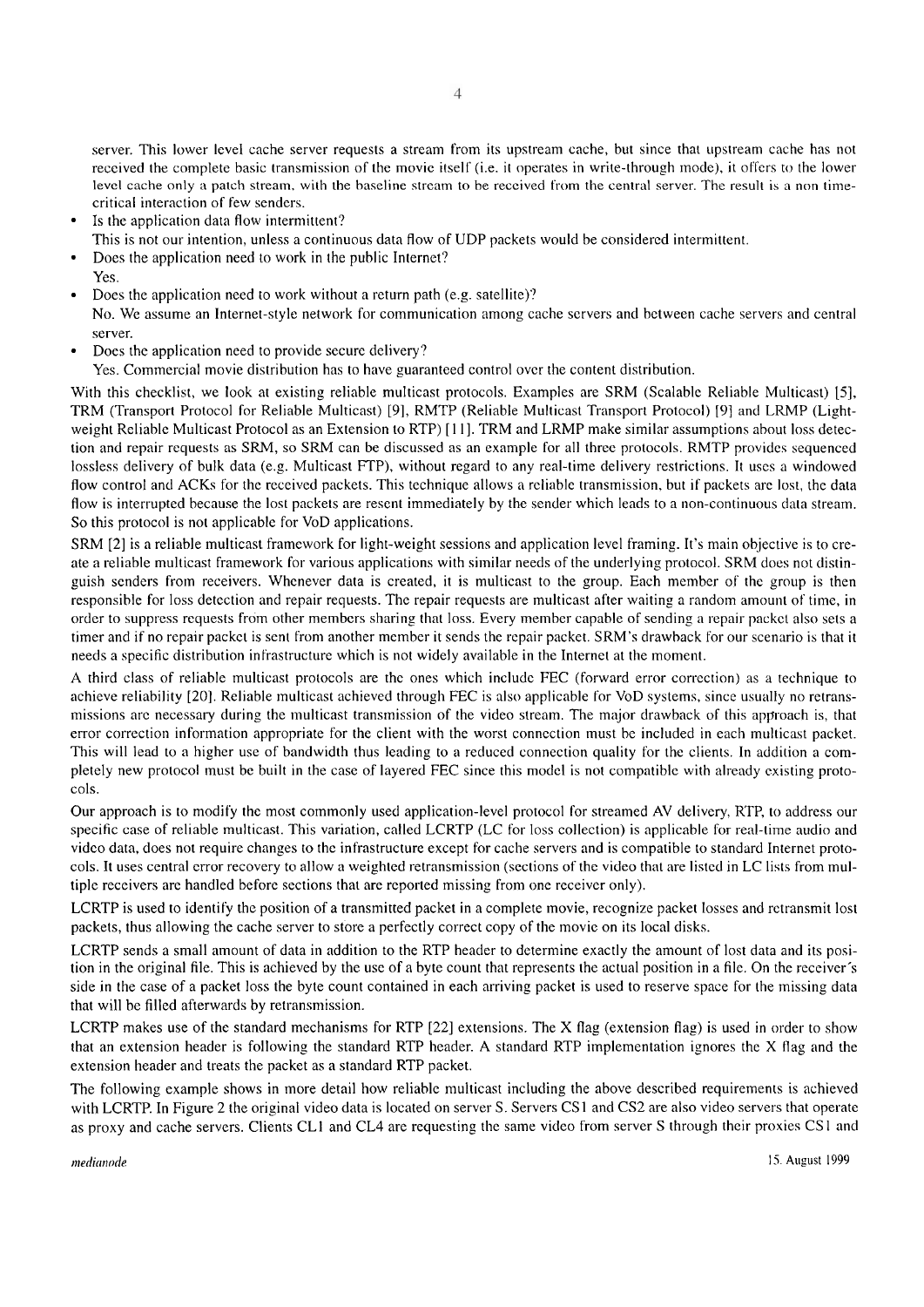

*Figure 2*: A caching scenario (LCRTP-Patching combination)

CS2, respectively. Assume that the file is neither cached on CS I nor on CS2 so far. Server S starts sending an LCRTP multicast strcam which is received by the servers CS1 and CS2, which perform a write through caching. Thus, the received data is stored locally in a file while as well as being streamed at the same time further towards the requesting clients. At the client side a standard RTP receiver is able to process the incoming LCRTP packets since the extension header is ignored.

If data loss occurs upstream from one of the caching servers, space for the missing information can be allocated at the correct file position on disk due to the byte Count that is included in the LC extension header. After the file is transmitted completely, the receivers send an application-specific RTCP packet containing the collection of losses to the sender. This report is sent after a random timc to avoid flooding.

The sender then resends the missing data to the receivers. Retransmission also includes the LCRTP functionality to make sure that the whole file is received and stored correctly at the local cache. A timer at the receiver cancels the session if no additional data is reccivcd after a whilc in order to avoid an endless loop of retransmissions.

# **2 MOTIVATION FOR PATCHING IN CACHING HIERARCHIES**

Wc motivate the integration of *patching* and caching by modeling analytically the necessary effort in an example hierarchical movie distribution scenario. First, we calculate cost functions for various approaches of serving movies to users in hierarchical distribution systems with the topology of binary trees. **A** binary tree as a model seems very restrictive. However, setting costs on some levels to zero allows for modelling of trees with levels of  $2<sup>n</sup>$  nodes, and with more complex operations our model can also be generalized for arbitrary cache trces, using sets of binary trees rather than a single one. If our tree model is used to identify good locations for movie placement, it is highly appropriate to identify the caches of several levels in the binary tree with each other. Starting with these considerations, we apply this analysis to an example system with somehow realistic features.

Figure 3 is a sketch of the base model topology central server CS, optional cache servers  $N_i^t$  with an index *i* at depth *t* in the

binary tree, and network links *E:.* Table **1** lists the symbols that are used in the formulas, and Table 2 presents the formulas for calculating the cost of the distribution systems. In this section, we provide terms, assumptions. We presented the detailled calculations in [14]. The most important limitations of the model are summarized below, but still, this analysis motivates us to realize caching with *patching.* We get a strong hint to cornbinc caching with *patching* in the example below, for a VoD system with rather realistic characteristics, following the assumptions of the analysis.

The effort to set up the system is modeled as an abstract "cost" for basic server installations (including central server and cache servers), cost of server support for concurrent stream deliveries, the cost of concurrent streams support by each network link, and cost for the storage of movies in cache servers. As we assume all movie files to be optimally located in the caching hierarchy, there is no cost for transporting the movies to store and cache and for unnecessary copies. There are several noteworthy aspects to this assumption: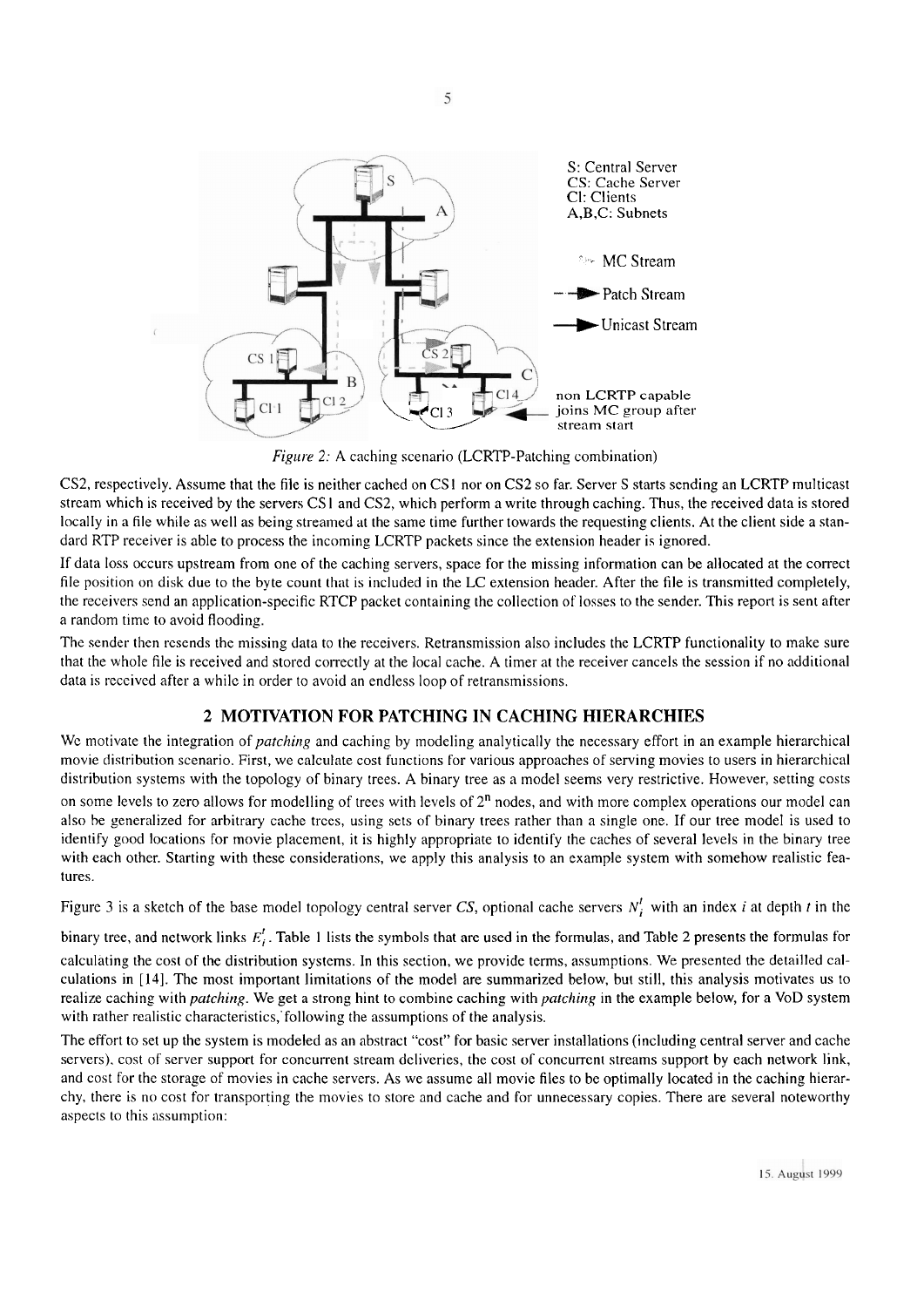

Figure 3: binary tree of analytical distribution system model

- assuming a perfect distribution of movies to cache servers according to their long-term relevance would also render movements due to relocation minimal
- for a downstream movement, caches that work according to our approach do not generate additional network load because they work in write-through mode - upstream movement is certainly missing
- if caching strategies are not sufficiently claborate (or centrally controlled), they will react to short-term or at least to daytime variations in the request patterns, these calculations will be extremely optimistic

The numerical optimization assumes a distribution of movic hit probabilities according to the Zipf distribution. Although vari-011s papers statc that the Zipf distribution describes the clistribiition of hit probabilities at any gjven time very well, a caching architecture is unable to achieve a distribution according to Zipf.

- The relevance of movies is changing with respect to other movies, which implies that their index value in the Zipf distribution is changing,
- Hit rates do not typically conform perfectly to the Zipf distribution because of user behavior. The divergence is greater for small user populations, which means that distribution systems without an exchange of hit rate information will estimate a movies popularity less exact than a centrally coordinated systern.
- Movies must be relocated between cache servers according to their estimated relevance. This may be done predictively (which reduced accurateness of the estimation), so the optimal location for each movie is achieved timely, but such relocations do still incur additional network and server load.
- Homogenous distribution systems are unrealistic.
- Not all movies have equal length and data rate.

Note, that a non-hierarchical approach will probably result in additional savings but for hierarchies, any algorithm should be unable to reach the optimum that can be computed numerically from the formulas in Table 2.

To verify the cffects of these cornputations, we present an exarnple that dernonstrates the vast opiions for savings. This cxarnple is simplified from the reality that we envision with the combination of *patching* and caching. For example, we assume that patching is implemented in the clients, which is not realistic in a widely distributed network of heterogeneous clients.

| Symbol | <b>Meaning</b>                                                  | $\parallel$ Symbol $\parallel$ Meaning     |
|--------|-----------------------------------------------------------------|--------------------------------------------|
|        | Basic cost of a server/cache server installation. $\parallel$ S | Cost for one supported stream of a server. |

Table I: Elements used in folrmulas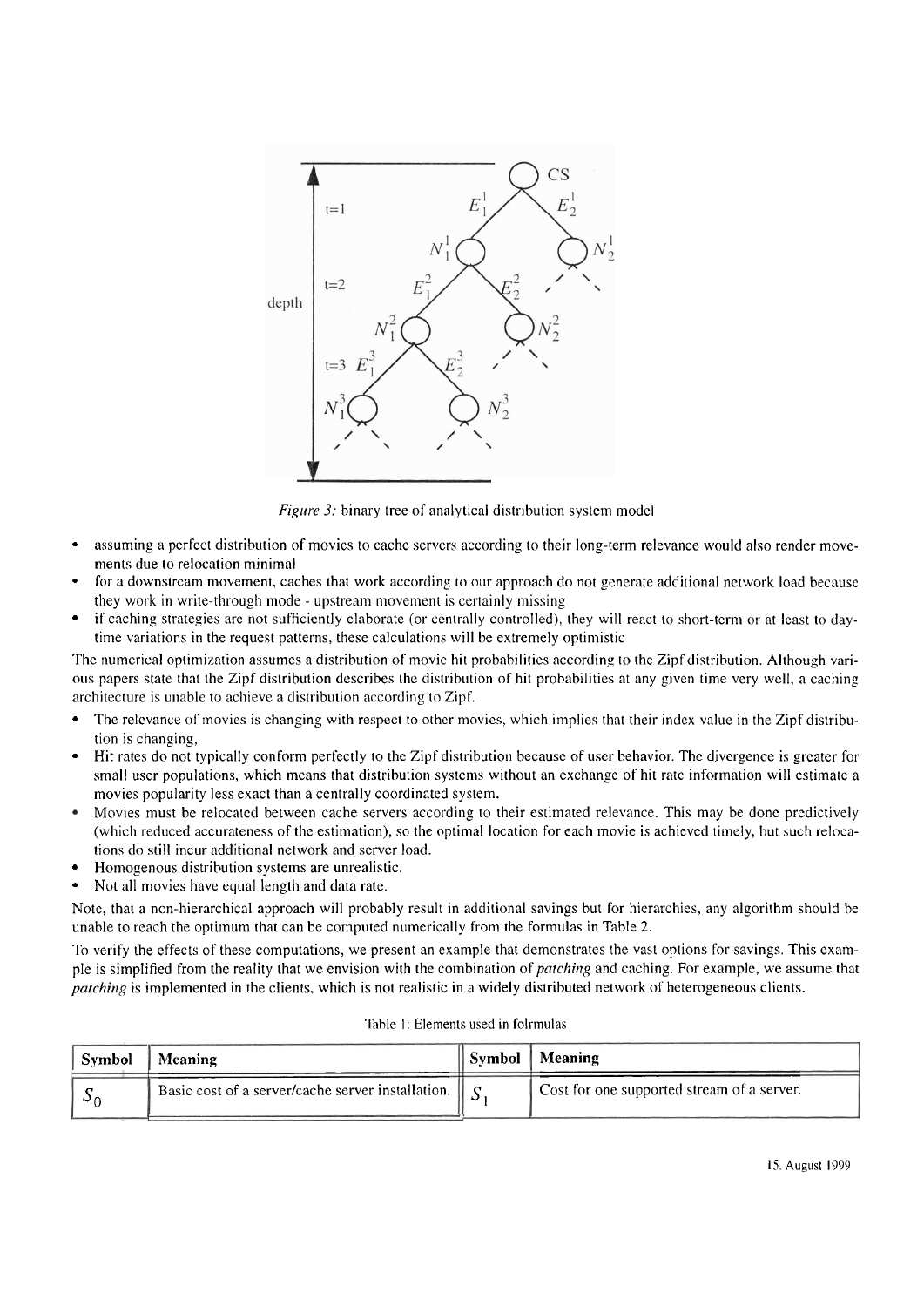Table I: Elements used in folrmulas

| Symbol          | <b>Meaning</b>                                                       | Symbol      | Meaning                                                              |
|-----------------|----------------------------------------------------------------------|-------------|----------------------------------------------------------------------|
| $\mathcal{L}^E$ | Cost for one supported stream on a network   <br>link at level $t$ . | $\bigcap^N$ | Cost for the storage needed to store one movie in<br>a cache server. |
| M               | Number of available movies.                                          |             | Hit probability of movie m.                                          |
| t(m)            | Optimal tree level for caching movie $m$ .                           | r(m)        | Optimal patching window for movie $m$ .                              |

Table 2: Analysis of **cost** effects of patching on caching hierarchies, cf. [I41

| <b>Distribution</b><br>Method                                 | <b>Calculated Cost Formula</b>                                                                                                                                                                                                                                                                                                                                                                                                                                                                          |
|---------------------------------------------------------------|---------------------------------------------------------------------------------------------------------------------------------------------------------------------------------------------------------------------------------------------------------------------------------------------------------------------------------------------------------------------------------------------------------------------------------------------------------------------------------------------------------|
| unicast<br>directly<br>central server                         | from $S_0 + 2^d \cdot S_1 + 2^d \sum_{i=1}^{d} C_i^E$                                                                                                                                                                                                                                                                                                                                                                                                                                                   |
| unicast<br>with 1<br>caches                                   | $\left[ \sum_{i=1}^{a-1} \left( 2^{i} \bigotimes_{m \in M} \delta_{i(m)}(t) \right) \right] \cdot S_0 + 2^{d} \cdot S_1 + \sum_{m \in M} \left[ P(m) 2^{d} \sum_{i=t(m)+1}^{n} C_i^{E} + 2^{t(m)} C_{i(m)}^{N} \right]$                                                                                                                                                                                                                                                                                 |
| greedy patch-<br>tral server                                  | ing from cen-<br>$\left[ S_0 + \left[ 2^{d-1} + \sum_{m \in M} (1 - (1 - \eta_m)^{2^d}) \right] \cdot S_1 + \sum_{m \in M} \sum_{m = 1}^d \left[ \left( 2^t - 2^t \cdot (1 - \eta_m)^{2^{d-1}} + 2^{d-1} \eta_m \right) \cdot C_t^E \right]$<br>,where $\eta_m = P(m)$                                                                                                                                                                                                                                  |
| patching with<br>limited buffer<br>central<br>from.<br>server | $S_0 + \left[ \sum_{m \in M} (2^{d-1} \cdot \eta_m + r(m)(1 - (1 - \eta_m)^{2^d})) \right] \cdot S_1$<br>$+\sum_{r=1}^{n} \sum_{m=1}^{n} [\eta_m \cdot 2^{d-1} + (2^r \cdot r(m) \cdot (1 - (1 - \eta_m))^{2^{d-1}}) \cdot C_t^E]$ where $\eta_m = \frac{1}{r(m)} \cdot P(m)$<br>$m \in M_I = 1$                                                                                                                                                                                                        |
| patching<br>with  <br>caches                                  | $\left[ \sum_{t=0}^{\infty} \left( 2^t \cdot \delta(\bigcup_{m \in M} (t = t(m))) \right) \right] \cdot S_0 + \sum_{m \in M} \left( 2^{t(m)} C_{t(m)}^N \right)$<br>$+ \bigg[ \sum_{m \in M} (2^{d-1} \cdot \eta_m + 2^{t(m)} \cdot r(m) (1 - (1 - \eta_m)^{2^{d-t(m)}})) \bigg] \cdot S_1$<br>$+\sum_{i=1}^{\infty} \sum_{m=1}^{a-l(m)} [(n_m \cdot 2^{d-1} + 2^{l(m)} \cdot 2^k \cdot r(m) \cdot (1 - (1 - n_m)^{2^{d-l(m)-k}})) \cdot C_k^E]$ where $n_m = \frac{1}{r(m)} P(m_m)$<br>$m \in M$ $l =$ |

In our example, the movie probabilities are distributed according to the Zipf distribution:<br> $P(drawm_m) = z(m) = \frac{C}{m}$ ,  $C = \sum_{m \in M} \frac{1}{index(m)}$ 

Besides the predefinitions from the analytical model, we define

- 500 different movies
- ×  $2^{20}$  active users (i.e. a binary distribution depth of 10, where most nodes do not contain a server)
- $\bullet$ a cost of 25000 \$ for a basic server installation

medianode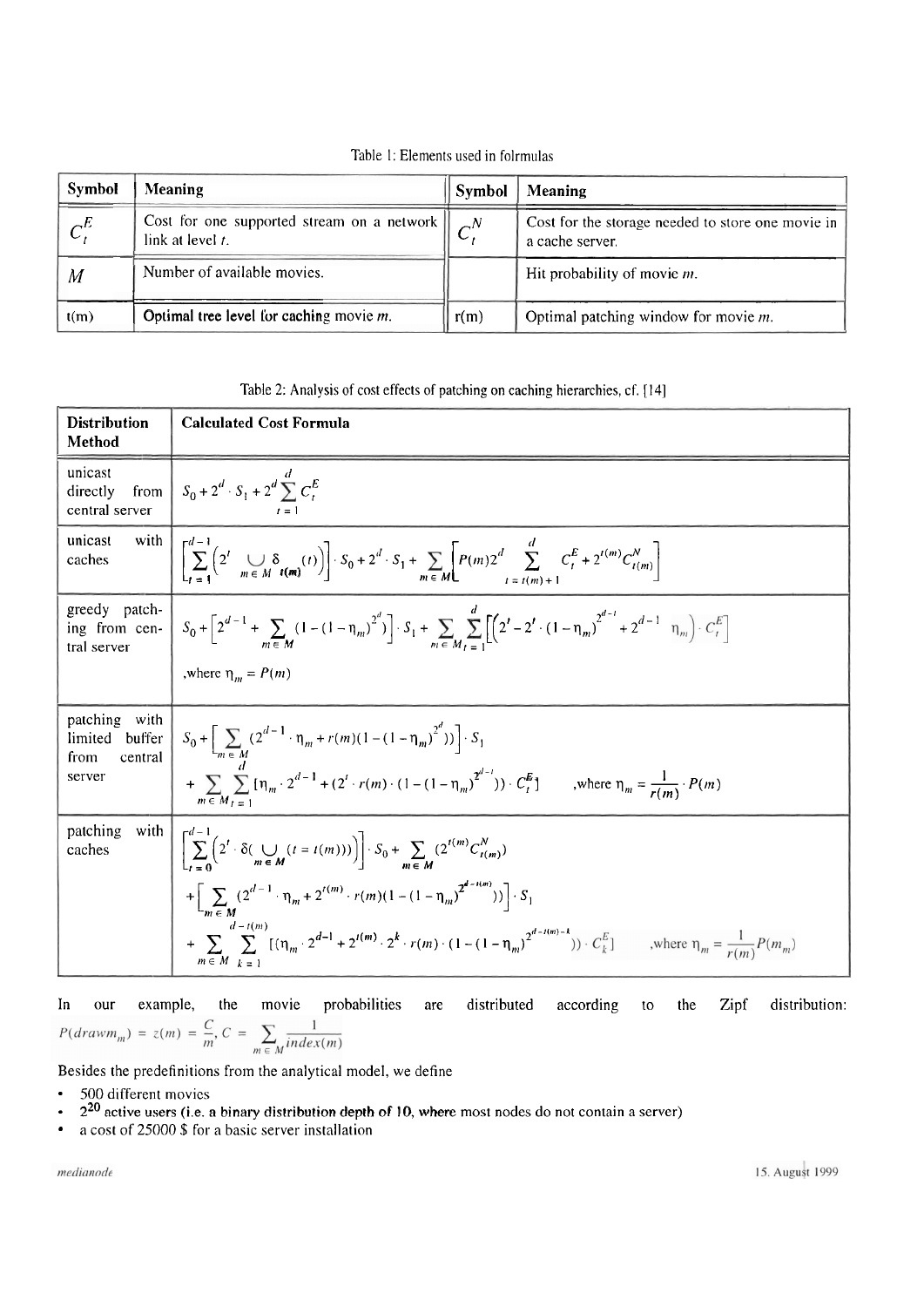- a cost of 100 \$ for each concurrent high quality movie stream supported by a server
- a cost of 350 \$ for each concurrcnt high quality rnovie stream supported on a network link
- a cost of 1000 \$ for storage to hold one high quality movie

The location of the caches in the distribution hierarchy for examples 2 and 5 was not optimized. Rather, the caches were moved heuristically upstream until no immediate gain was perceived any more. For the example 2, "unicast with caches", the approach "installed" caches at levels  $t=12$ , 10, 8, 6 and 4 in the order to decreasing movie popularity. For the example 5, "patching with caching", the approach "installed" caches at levels  $t=9, 7, 3, 5$  and I. The heuristic prohibited to choose the level 0 for the least popular movies which would have been roughly three quarters of all movies

| <b>Modeled Distribution Method</b>                  | <b>Calculated</b><br><b>System Cost</b> |
|-----------------------------------------------------|-----------------------------------------|
| 1. unicast from central server                      | 7,445 Mio \$                            |
| 2. unicast with caches                              | 4,664 Mio \$                            |
| 3. greedy patching from central server              | 3,722 Mio \$                            |
| 4. patching with limited buffer from central server | 375 Mio \$                              |
| 5. patching with caching                            | 276 Mio \$                              |

Table 3: Example for theoretical effect of the various methods

These numbers indicate, that there are scenarios with a large potential for savings in the joint use of the *patching* and caching techniques. When (costly) caches are introduced in a *patching* distribution system, savings are made with much less expensive necessary system links and storage space (cf. the last two rows in Table 3).

Although this model and these numbers are quite illusionary, and we can not expect clients that to implement *patching* buffers and patching-capable protocols, this potential for savings demonstrates that:

- the use of cache servers generates savings that make up for their installation cost
- patching with optimized window sizes is the major advancement in savings
- The most important issue for our architecture is:

The installation of caches in conjunction with *patching* does not eliminate the effect of *patching*. With an appropriately dimensioned cache server, it will even increase the savings by keeping the most popular titles in the cache. Thus, we can proceed to build a wide-area caching architecture that relies on *patching* for wide-area distribution of the videos to cache servers that act of proxies for clients without these spccific featurcs.

# **3 REALIZATION OF PATCHING IN CACHING HIERARCHIES**

Our architecture assumes caching proxy servers, clients that receive video stream using RTP streaming and the *patching* technique for information exchange betwcen thc central server and the caches.

The choice for the *patching* and file streaming techniques was duc to efficiency and bargain availability respectively. To integrate patching into the cache server communication, we use LCRTP. This choice fixes the major drawback of patching that it can only reasonably be used with specific receivers, while current commercial video distribution systems [21] depend on unicast connections between original server and cache server and also among cache servers in order to guarantee the integrity of the copies in their caches.

Another possibility would be to enhance the cache servers to use *patching* in a way that the stream is reassembled correctly at the cache and transmitted (as a unicast stream) to the client. But using only standard *patching* for the transmission of videos to video caches which belong to one multicast group would lead to a poorer quality of the videos on the cache since losses during the transmission can not be repaired. Therefore we introduce LCRTP as a protocol to repair losses on the caches while maintaining compatibility to standard RTP clients.

In the case that patching is used in combination with LCRTP losses can be detected and repaired because a retransmission is possible, which makes sense for caches where the data is stored and not presented immediately. The bytecount that is included in every LCRTP packet allows the cache servers to write incoming data directly to the disk instead of buffering it in their main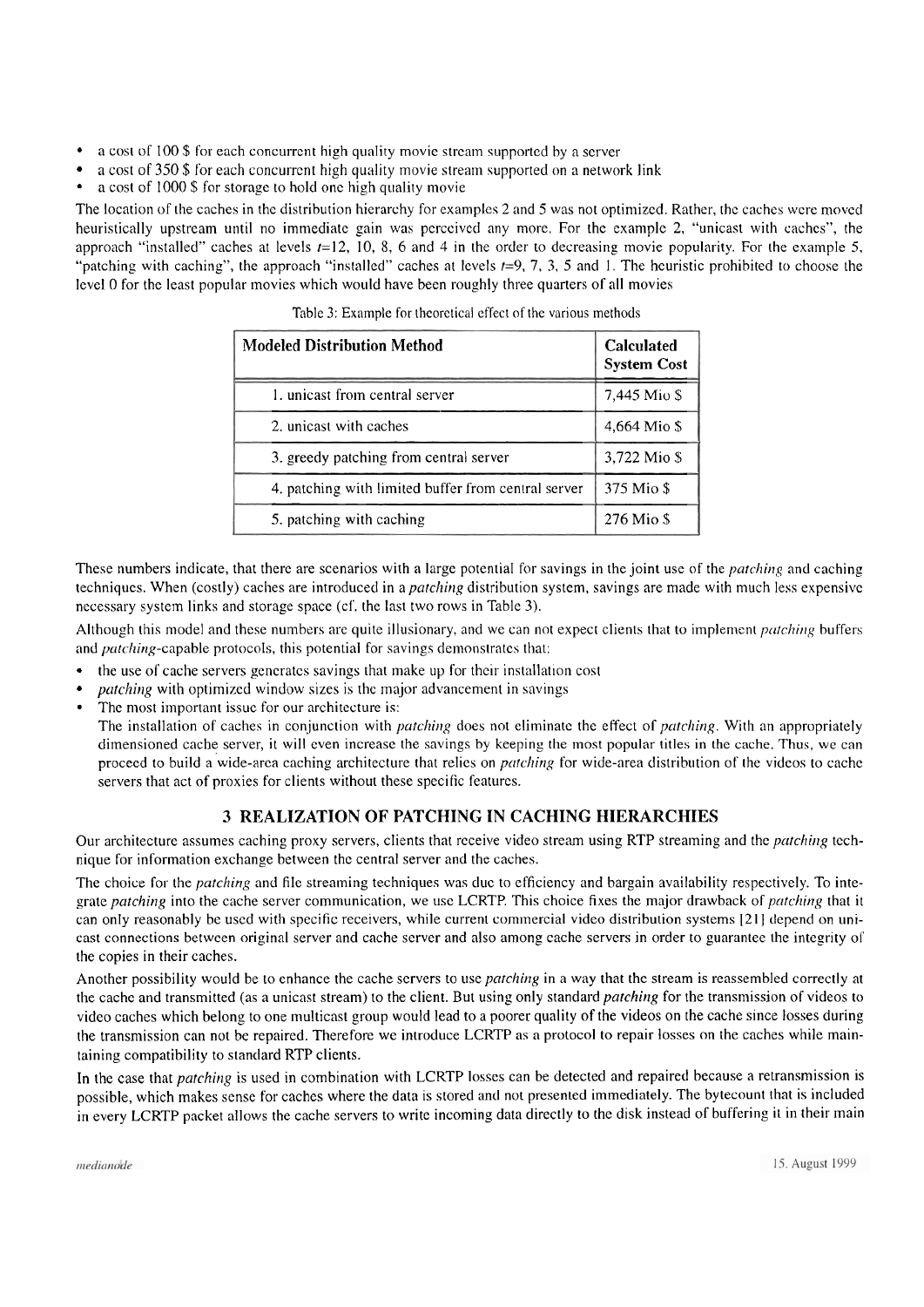memory like it would be necessary by a non-LCRTP transmission. The position of each packet in relation to the complete movie is specified by the bytecount and therefore it can be written to its exact position on the hard disk, assuming a file system supporting this behavior.

The combination of patching and caching allows clients and video cache servers to join a multicast stream that has already started (see Figure 2). The missing part of the movie is sent in a separate stream to the receivers the way it is done for *patching*. When the patched part of the movie is sent as a unicast or multicast stream should be case dependent, since the amount of receivers can vary. If a client in a subnet decides to request a movie that is already being multicast, the cache server of this subnet (which acts as a VoD proxy) joins the multicast group. Depending on the decision of the implemented caching algorithm thc received movie is cachcd on the video cache or only assenibled in right order and then forwarded to the requesting clicnt. This decision should be driven by the popularity of the movie and therefore further possible requests in the subnet [12].

It would also be possible to send multicast streams and additional patch streams directly to the clients, e.g. in case the video cache does not decide to cache the requested movie, but this would require a modification of the clients. If *patching* is only handled by the cache servers which forward the received stream as a unicast stream to the clients, they can exist without any modification. We think that this solution is more reasonable since it is more costly to modify all possible clients instead of the video caches which must be able to handle patch streams in anyway.

To combine the LCRTP and the *patching* approaches in a *patching with caching* system, we need to modify the retransmission approach a little bit. First of all, both the original server and the cache servers of the distribution hierarchy need to be aware of the modification from the original LCRTP usage, or client requests will not be answered in any expected way.

A regular RTP-receiving client contacts the cache server as its proxy server with a request for a certain movie title; products demonstrate that this can be done in thc Same way for video as it is done for web pages. A cache server that receives this request and has the movie or at least the initial portion of the movie already stored locally assumes that the movie can be strcamed to the client in an individual unicast transmission (fine-grained batching could be used to collect a couple of requests in this casc as well). Even if the movie is not completely available, some other client is currently requesting it from the server and the remaining part will arrive at the cache server before it is required by the new client. Obviously, this requires that the cache server is able to send data from partially available movies.

If the video is not present at all, the cache server contacts the next upstream server in thc distribution hierarchy and requests the title. If the movie title is not in transmission to any other cache server or client at that time, the original server Starts a transmission of this movie to the cache server as a multicast stream. The cache server stores this title, and at the same time, forwards the data to the requesting client. **A** special approach in this case is the possibility to permit the client to listen to the multicast stream, which is also listened to by the cache server. This handling of the special case permits the implementations of conditional overwrite caching strategies that do not store movies just because they are requested for the first time, but do this only if sufficient information is available to deduce that the title will probably be requested soon again. The more generic approach, which does not work with conditional overwrite strategies is to start storing as the data arrives from the original server, and to Open a separate unicast connection from the cache server to the client to transmit a stream.

If thc video, which is not present in the cache server, is already being sent by the original server to other cache servers or to clients, the original server will decide according to the estimated optimal restart frequency of the requested movie, whether the cache server receives a new complete stream or not.

In the latter case, *patching* is applied and the client receives an individual patch stream in addition to information that is necessary to join the complete stream and the patch streams which are already active for that movie. This process demands to keep and order the individual Parts. The position on disk of each RTP packet arriving from the different patches at the cache server is uniquely identified by the byte Count in the extended header. The receiving application is responsible for storing the packet at this position in the file. Since all elements are transmitted and received with regular streaming speed, the transmission thread or process, which reads the data froni the partial File and forwards it to the client, will experience a lost packet only if the link between the cache server and the original server is congested or the packet is lost for any other reason. The receiving thread or process does not require any special operation beyond the normal LCRTP extensions; however, the concurrent bandwidth needs are much higher at the beginning of a patch transmission than is usual for the regular LCRTP case.

#### **4 CONCLUSION**

We have analytically motivated and then prescnted an approach to the implementation of a wide-area caching architecture. It exploits *patching* to decrease the number of concurrent transmissions for movies in the distribution system. We have shown